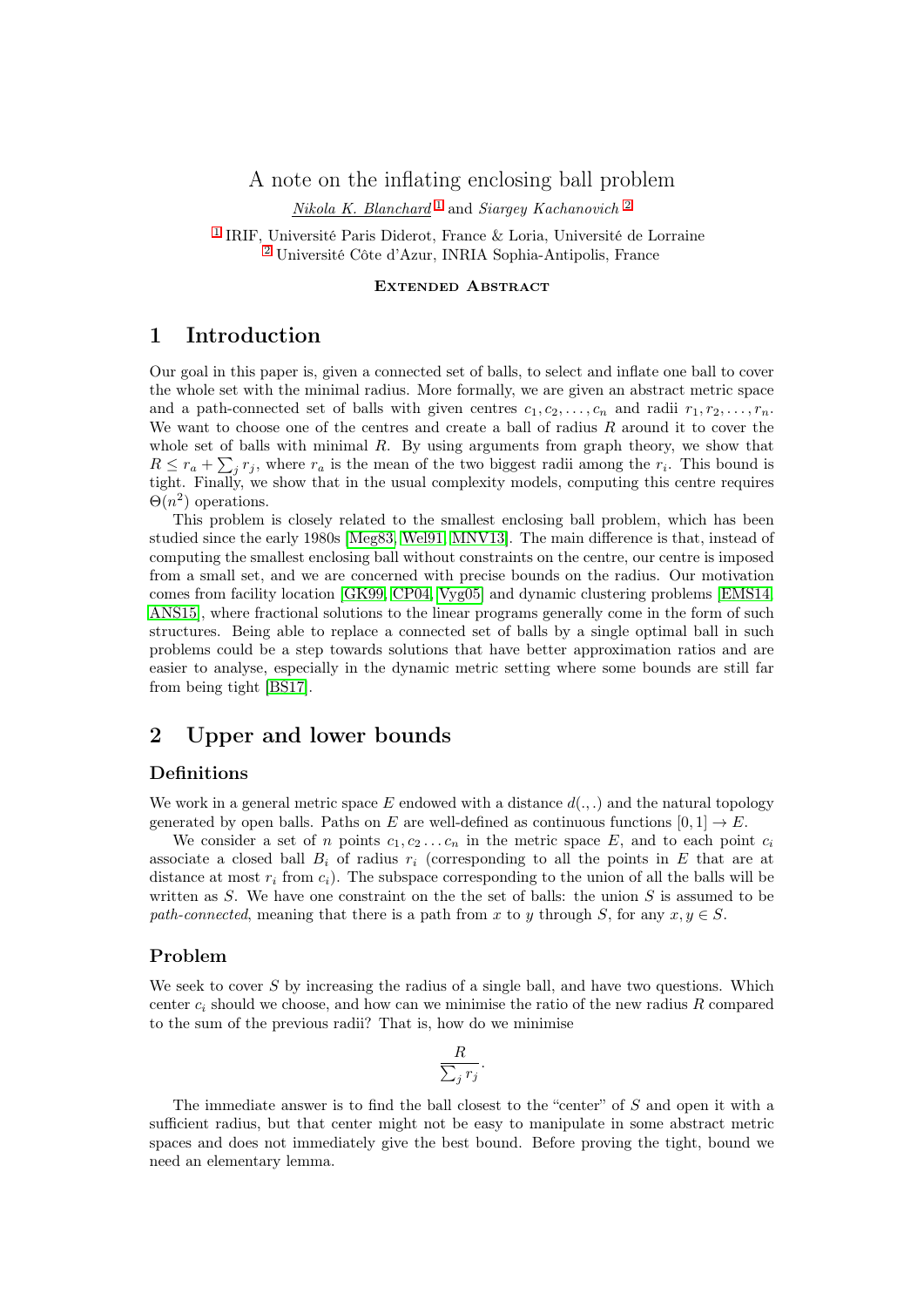<span id="page-1-0"></span>**Lemma 1.** If a shortest path P between two arbitrary points  $x, y \in S$  through S is of length d, then the sum of radii  $\sum_j r_j$  is at least  $d/2$ .

*Proof.* Without loss of generality, let  $B_1, \ldots, B_k$  be the sequence of balls that the path P follows. Note that by the triangle inequality, the path  $P$  passes through each ball once  $$ otherwise there exists a shorter path between x and y than  $P$ , which contradicts  $P$  being the shortest. Write  $e_1, \ldots, e_k$  to be the "entry" points on the path P into the balls  $B_1, \ldots, B_k$ respectively. We will define by convention  $e_1 = x$  and  $e_{k+1} = y$ . We have  $d(e_1, e_2) + d(e_2, e_3) + d(e_3, e_4)$  $\ldots + d(e_k, e_{k+1}) = d$ . By the triangle inequality with the centres  $c_1, c_2, \ldots, c_k$ , we finally get:

$$
d = \sum_{i=1}^{k} d(e_i, e_{i+1}) \leq \sum_{i=1}^{k} (d(e_i, e_i) + d(e_i, e_{i+1})) \leq \sum_{i=1}^{k} 2r_i \leq 2\sum_{i=1}^{n} r_i.
$$

From Lemma [1](#page-1-0) it follows that we can easily have  $\frac{R}{\sum_i R_i}$  $\frac{R}{j r_j} \leq 2$  by opening any facility with a big enough radius to cover everyone. Suppose that we take a centre  $c_i$  and a point x farthest from i, opening i with radius  $d(i, x)$  is enough to cover S (because a point not inside that new ball would have to be at distance higher than  $d(i, x)$ ). But the cost of the initial solution was at least  $d(i, x)/2$ , hence the result.

The previous result can be extended to arbitrary paths as long as their total length inside each ball is at most  $2r_i$ . If there is a path of length d satisfying such a condition,  $\sum_j r_j \geq d/2$ . We also need a theorem from graph theory:

<span id="page-1-1"></span>**Theorem 2** ([\[WC04\]](#page-3-9)). For any tree graph  $T$ , we have:

$$
2 \times radius - \max_{i,j} (d(c_i, c_j)) \leq diameter.
$$

Our goal is now to prove the following:

<span id="page-1-2"></span>**Theorem 3.** We can always cover S by a ball with radius  $R \leq r_a + \sum_j r_j$ , where  $r_a$  is the mean of the two biggest radii among the  $r_i$ .

*Proof.* Let us consider a weighted complete graph  $K_n$  with  $c_1, \ldots, c_n$  as nodes, where the weight of an edge  $(c_i, c_j)$  is equal to  $d(c_i, c_j)$ . Let T be a minimum spanning tree of the graph G. We expand T to a second tree  $T'$  in the following way. For each node  $c_i$  of T, we add a leaf  $l_{ij}$  for each  $c_j$  with  $j \neq i$  (thus making the number of nodes in T' equal to  $n^2$ ). The weight of an edge  $(l_{ij}, c_i)$  is set to be equal to the maximum distance between the centre  $c_j$ and a point in  $B_i$ .

We observe that, if we define the ball centred at a central node of  $T'$  with radius  $R$  equal to the radius of  $T'$ , then this ball covers  $S$  entirely. Let us now take a path corresponding to the diameter of the tree T'. We know that its length d is less than  $2\sum_j r_j$ . We also know from Theorem [2](#page-1-1) that  $d \geq 2 \times R - \max_{i,j} d(c_i, c_j)$ . However,  $d(c_i, c_j)$  is at most the sum of the two biggest radii among the  $r_j$ , which we will denote by  $2r_a$ . By combining this with Lemma [1,](#page-1-0) we get that:

$$
R \le \frac{d}{2} + r_a \le r_a + \sum_j r_j
$$

Lemma 4. This bound is tight.

*Proof.* Consider two balls of radius  $r$  in the Euclidean space that touch in a single point. Any of these two balls has to be inflated with radius 3r to cover their union. This proves the lower bound. $\Box$ 

 $\Box$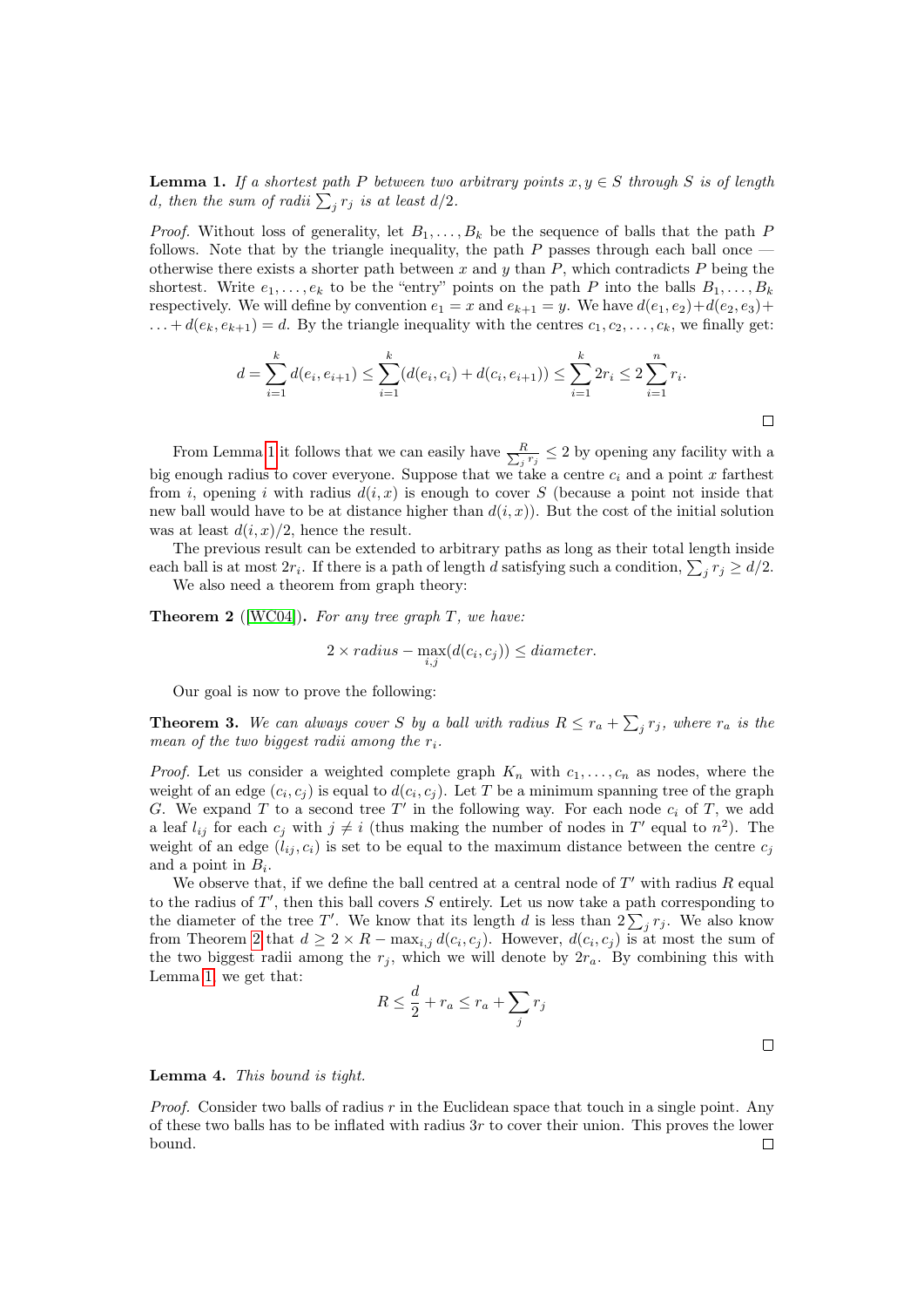Remark 5. We can consider another situation in the Euclidean space, to show that this bound applies to instances of arbitrary sizes. Suppose that we have an even number  $2n$  of identical balls of radius  $r$  in a line touching one another and a ball of a high radius  $r'$  on each side of the middle of the line. The optimal solution is then to inflate one the two big balls with sufficient radius to cover everyone other ball. The radius of the inflated ball in this case is  $2n \times r + 3r_a$ , while the sum of radii is  $2n \times r + 2r_a$ .

Remark 6. If we don't look at the values of the radii but only consider a multiplicative bound, this means that we can get examples with  $\frac{3}{2} \leq \frac{R}{\sum_i}$  $\frac{R}{i^{r_j}}$  (as in the first previous example), and the theorem becomes  $\frac{R}{\sum_i}$  $\frac{R}{j r_j} \leq \frac{3}{2}.$ 

### 3 Algorithmic considerations

Using the same notations as before, we now look at the following algorithmic question: in how many operations can we find a centre  $c^* \in \{c_1, \ldots, c_n\}$  such that we can cover all balls  $B_1, \ldots, B_n$  by a ball centred at  $c^*$  with minimal possible radius R. The answer to this question depends on the choice of the model of how the input data is accessed. We will now investigate multiple models and give the lower bounds on the worst-case complexities for each of them.

Different input methods. We consider three models. The first and most general is: given any two centres  $c_1$  and  $c_2$ , we have access to an oracle that outputs the distance between  $c_1$ and  $c_2$  in  $O(1)$  time. This corresponds to a matrix representation of the complete distance graph.

An alternative is to have an adjacency list, where for each ball we can access in  $O(1)$  time to its radius as well as to the list of all centres within the ball – potentially sorted by distance to the ball's centre.

General algorithm. We will now describe a simple algorithm that finds  $c^*$ . We compute for each centre  $c_i$ , the radius of the smallest ball centred at  $c_i$  that covers S. We will leave for now the complexity of finding this radius as a parameter  $k$ . To find  $c^*$ , we pick the centre with the minimal such radius. As we have  $n$  different centres, the complexity of the algorithm is thus  $O(nk)$ .

If we have access to the distance between  $c_i$  and  $c_j$  in  $O(1)$  operations – or access to the list of distances between  $c_i$  and all  $c_j$  – we can check each center in  $O(n)$ , leading to an  $O(n^2)$ algorithm. As shown in the following lemma, we cannot do better than this in the general case.

**Lemma 7.** With the matrix representation,  $\Omega(n^2)$  queries can be needed, making the previous algorithm asymptotically optimal.

Proof. We will use an adversary argument, with a game for two players on a complete graph  $K_n$ , where the *n* nodes correspond to the centres  $c_1, \ldots, c_n$ . All edge weights in the graph  $K_n$  can be either 1 or  $1 + \varepsilon$  for some fixed  $\varepsilon \in (0, 1)$ . Note that any assignment of the weights on the edges in the graph  $K_n$  satisfies the triangle inequality, hence the weighted graph  $K_n$ defines a metric space.

The first player (the user) chooses an edge in the graph and the second player (the adversary) chooses the weight of this edge from 1 and  $1 + \varepsilon$ . The goal of the user is to efficiently decide whether there exists a node in the graph  $K_n$  such that all its incident edges have weight 1, with the adversary trying to make the user lose as much time as possible. We will now show that the adversary has a strategy to make the user pick  $\Omega(n^2)$  edges in  $K_n$  to decide.

Let e be an edge picked by the first player with two endpoints  $c_i$  and  $c_j$ . If e is not the last picked edge for either  $c_i$  or  $c_j$ , then the adversary assigns to the edge e the weight 1. Otherwise, the adversary assigns to e the weight  $1+\varepsilon$ , unless  $c_i$  or  $c_j$  is the last node with no